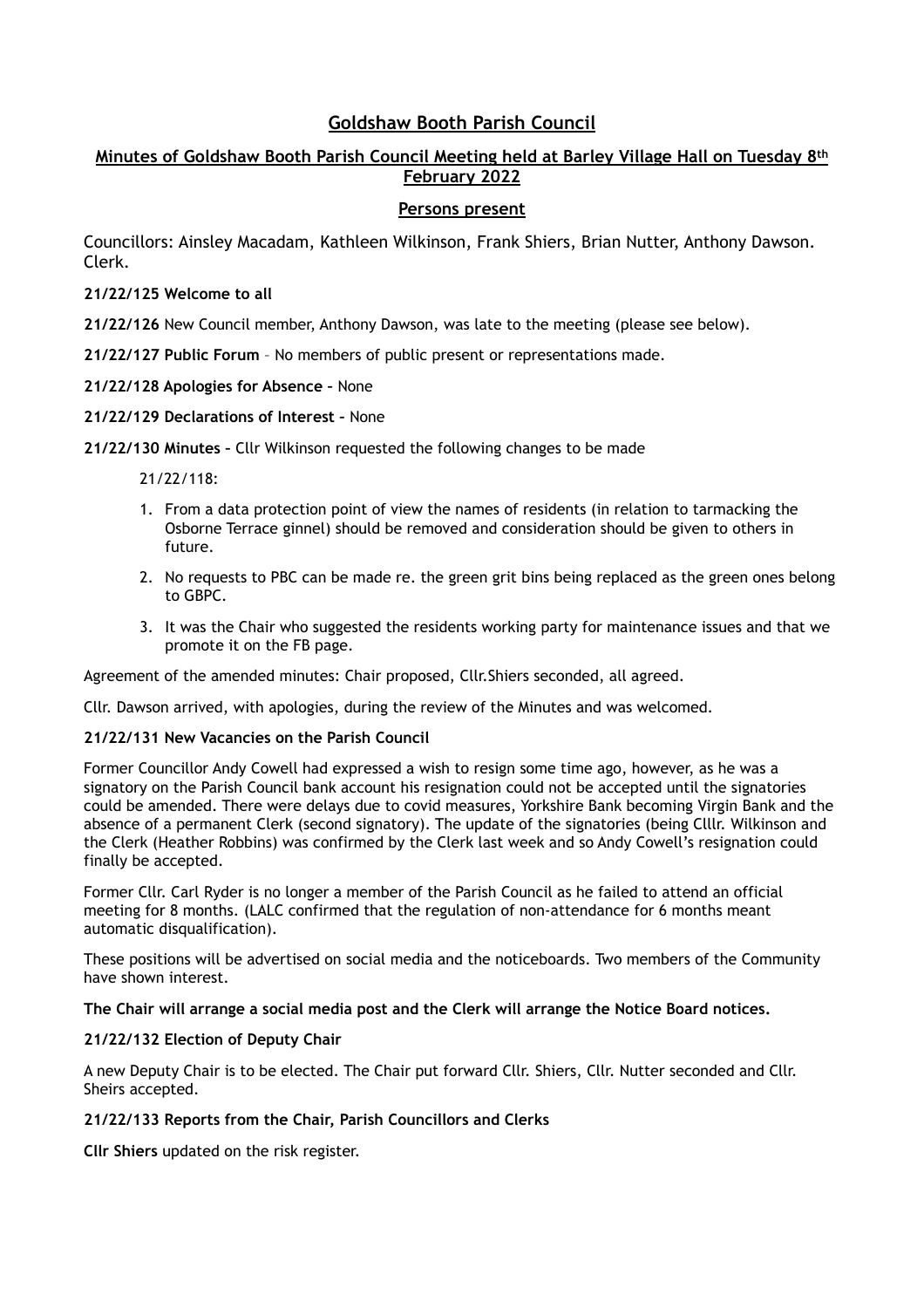Financial value should be attached to potential financial risks. The Chair suggested we check insurance documents in relation to this.

Re. potential risks of meetings Cllr. Shiers suggested reduced printed materials should continue and if the situation re. covid should deteriorate additional procedures will be put in place (in addition to Govt. guidelines if necessary).

Re. public access risks we should look to take advice from an environmental (woodland) expert who may also be useful in advising how to encourage wild-life.

Signs could be helpful in pointing out any hazards and also point of interest.

### **To be explored further at the next meeting.**

**Cllr. Dawson** reported that the Santa Christmas Event was successful. There was a good turn out despite the weather and a welcome Community get together. £277.00 was raised and this has been transferred to the Jubilee Fund. If not used (and if returnable by profit) the funds will be returned and used as working capital for future events.

In future more consideration needs to be given to Access-4-All to events.

There is a Facebook chat group for residents who are interested in helping.

There is an Easter event being planned - early stages at this point.

**Howard Hartley (LCC Cllr.)** added that Fence (village) had a successful events group which went as far as organising an Annual Fence Ball which was very useful for fund raising.

**Cllr. Dawson** suggested we become more involved in other local village events and **Cllr. Wilkinson** said that in previous we had done this.

The **Chair** asked what format the Goldshaw Booth events group would take going forward. **Cllr. Dawson**  suggested establishing the events group as a sub-committee of the PC and that he would lead the events group and provide a link to the Parish Council for updating on plans etc.

The **Chair** informed that the events group had had it's own insurance for the Santa event etc. but asked if members would be happy for events to be covered by GBPC insurance going forward and linking the two.

GBPC insurance currently covers for events up to 500 people. Restrictions are in place for bonfires and events involving motor vehicle (further cover perhaps necessary for these and should be referred to the insurance company). Cllr. Shiers enquired as to whether events outside the Parish would be covered. Having read the policy the Chair said she was unaware of such a restriction but such an event would need a separate enquiry of the insurance company to double check.

# **21/22/134 CCTV - Update**

The Chair informed that Cllr. Wilkinson had raised the point of the need to change the Gents. toilet locks. The CCTV equipment was stored in there and Carl Ryder has lost one set of keys and is yet to return a second set. Cllr. Wilkinson said she would look into the return of the keys and/or the replacement of the locks.

The Clerk reports that the the cameras are fully functional in the centre of Newchurch but awaiting Carl Ryder to install an electric cable (for the cameras at the corner of Well Head Rd.) to connect to his property as agreed.

A date will be arranged for StreetCam to give training to Cllr. Shiers as to how to access the CCTV.

# **21/22/135 Playing Field Storage & Ride-On Mower**

Carl Ryder has offered to buy back the shipping container at purchase price but there is no response yet re the collection of the mower.

Cllr. Dawson raised the possibility of storing the mower in the wooden shed. Cllr Nutter pointed out that it may not be covered by insurance and a solid metal container may be preferable.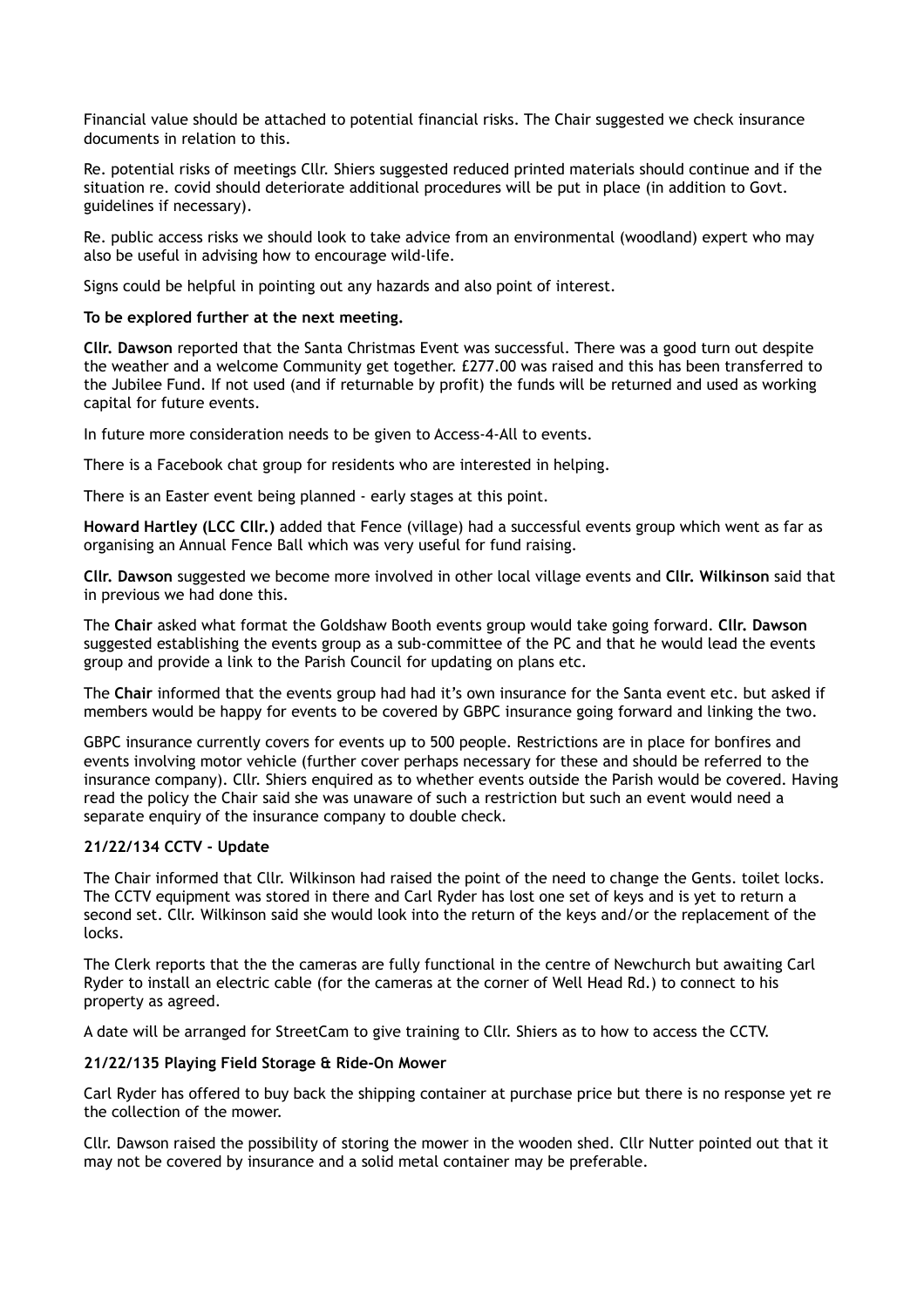Cllr Nutter queried plans going forward re mowing and the Chair replied that we could perhaps make that decision once the mower was returned. The Chair said that one possibility may be to store the mower at her place of work.

It was unanimously agreed that the shipping container would be sold back to Carl Ryder (at the purchase price) and that the Clerk would email him to that effect.

### **21/22/136 Review of Asset Register**

Deferred until the next meeting.

#### **21/22/137 Queen's Jubilee Celebration**

Cllr. Wilkinson detailed progress re. the jubilee procession and field event. Cllr. Dawson agreed with the update to added further detail. Chair added that all Jubilee plans are minuted by the Jubilee Committee. can be seen Cllr. Shiers pointed out that in addition to reporting back on progress any support required from GBPC should be included.

#### **21/22/138 Requests from Residents**

Chair reported that Sarah Nutter is agreeable to the suggestion that the memorial bench is placed on the common land in the centre of Sabden Fold (behind the barn). The Chair suggested that all residents, particularly those personally affected should be informed and it was agreed that the Chair would write a letter to those concerned and deliver it by hand.

#### **21/22/139 Defibrillator Update**

Clerk reported that there has been no response from the occupier of the Sabden Fold barn (which the defib. is attached to) with regard to the suggested payment of £10 per annum for the electricity contribution. The matter is put on abeyance until the occupier makes contact.

The Chair reported that the Spenbrook defib. would continue to be checked by Andy Cowell.

Clerk reported that Barley Parish Council has enquired about the warranty etc. on GBPC defibs. the Clerk had tried to find the necessary paperwork and would continue to do so. Howard Hartley said the defibs. may have been part of the stock bought with the help of Andrew Stephenson (MP).

# **21/22/140 Spenbrook Mill Update.**

Cllrs. Shiers, Wilkinson and the Clerk attended the site meeting. The problem of mud on the road was raised and the site manager explained that the road scraper was there every other day but the weather conditions had made it difficult to keep mud down. It was suggested that, if the problem were to continue, that we suggest a tyre blaster be used as wagons leave the site.

The site manager also confirmed a reply to Cllr. Wilkinson that the footpath would be returned to its original place when work was complete.

The blocked drain at the entrance of the site has been reported to LCC numerous times. The Chair asked Howard Hartley if he could assist and it was agreed that the Chair would email details to Cllr. Hartley for action.

#### **21/22/141 Planning Applications**

There were no planning applications for consideration at the time of the meeting.

Cllr. Shiers asked if there was feedback from PBC re. any planning applications that GBPC had been asked to comment on. The Chair informed that, as a rule, this was not the case. Cllr. Shiers volunteered to look into this and report any feedback.

# **21/22/142 Section 106 Monies/Play Area**

The Chair asked Cllr. Hartley if he can advise on a speedier response from Neil Watson in connection with playground expenditure as time is limited. The Chair raised the possibility of pursuing the complaints procedure and will look into it.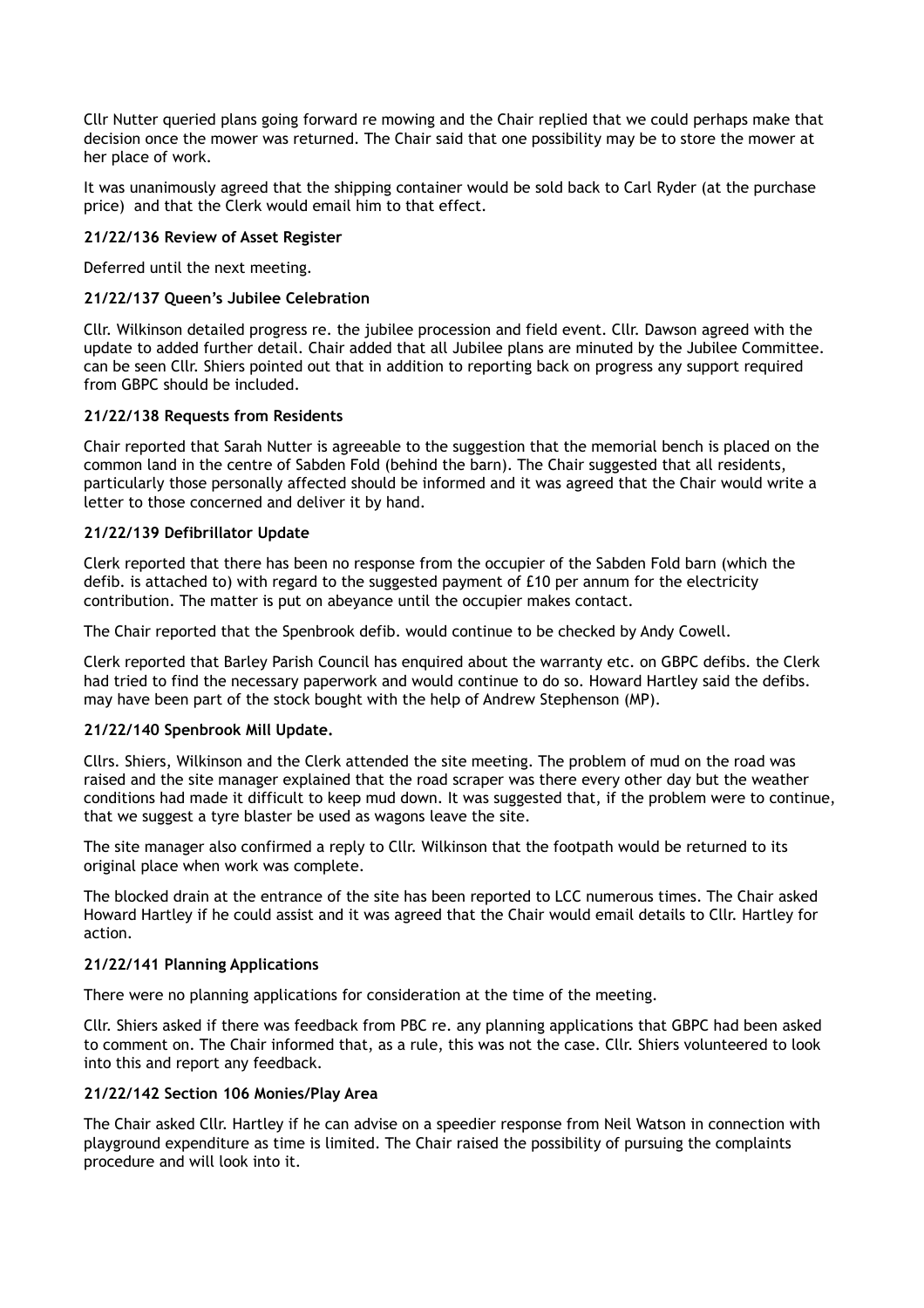Geoff Fawcett is meeting with TriCad re the topography report (for the park/play area) on the 22nd to help determine viability of the Access-4-All project. The Council is to expect an email report when complete.

Once viability is determined funding can be apportioned to this and other projects.

# **21/22/143 Budget Review**

Clerk reports that accounts are being updated and will report back at the next meeting.

# **21/22/144 Pendle Leisure Swimming Initiative**

Clerk reported that Pendle Leisure Trust will raise an invoice before Easter and vouchers will be delivered to school prior. Feedback to usage should be monitored.

# **21/22/145 Parish Maintenance**

Clerk to circulate Gill Demaine's email regarding areas covered, role and hourly rate. The gardener was considering leaving the post but has agreed to stay on if req. The hourly rate will be £20 plus VAT and duties would remain the same.

Chair proposed we continue with the gardener. Cllr. Shiers seconded. All agreed.

Clerk to chase LCC to top up the yellow grit bins and to arrange for Latham's to deliver a tonne bag of salt to the Haddings Lane (Lowerhouses) lay-by for distribution to the green bins.

Clerk reported that we are still awaiting delivery of the dog fouling signs from PBC.

Chair stated that we should be aware of the responsibility to the public when using GBPC land e.g Sparable Wood. Cllr Shiers commented that we should also look at how to encourage wild-life and be more ecofriendly and have a more diverse range of trees to try to avoid situations like ash die-back. The Chair volunteered to look into professional persons who may be able to help.

Cllr. Shiers raised the issue of unauthorised tree felling. The Chair informed that PBC were recruiting a tree-officer and that they would get back to us in due course.

Cllr. Dawson said it was unfortunate that the wet-land pond area was encouraged for frog habitat etc.

Cllr. Wilkinson will arrange repairs to the notice board.

Cllr. Shiers mentioned the fallen wall at the top of Bull Hole and Cllr. Nutter replied that he was waiting for planning permission to widen the entrance so it didn't re-occur.

Other items (boskins, benches, ginnel, post box painting, way-leave monies) to be picked up at the next meeting.

**21/22/146 Best Kept Village** (deferred until the next meeting)

# **21/22/147 SPID - Traffic Calming Device**

Cllr Nutter updated that the device would be placed outside school (on its return to the area) and that data collecting would be looked at then.

At this point the Clerk had to leave the meeting and the Chair took over the minutes.

# **21/22/148 Unauthorised Tree-Felling Update**

The Chair informed that PBC were recruiting a tree-officer and that they would get back to us in due course.

# **21/22/149 Financial Transactions**

**Expenditure -** Clerk to report on direct debits at the next meeting

**Income** - Toilet £30

# **21/22/150 Reports from Borough and County Councillors**